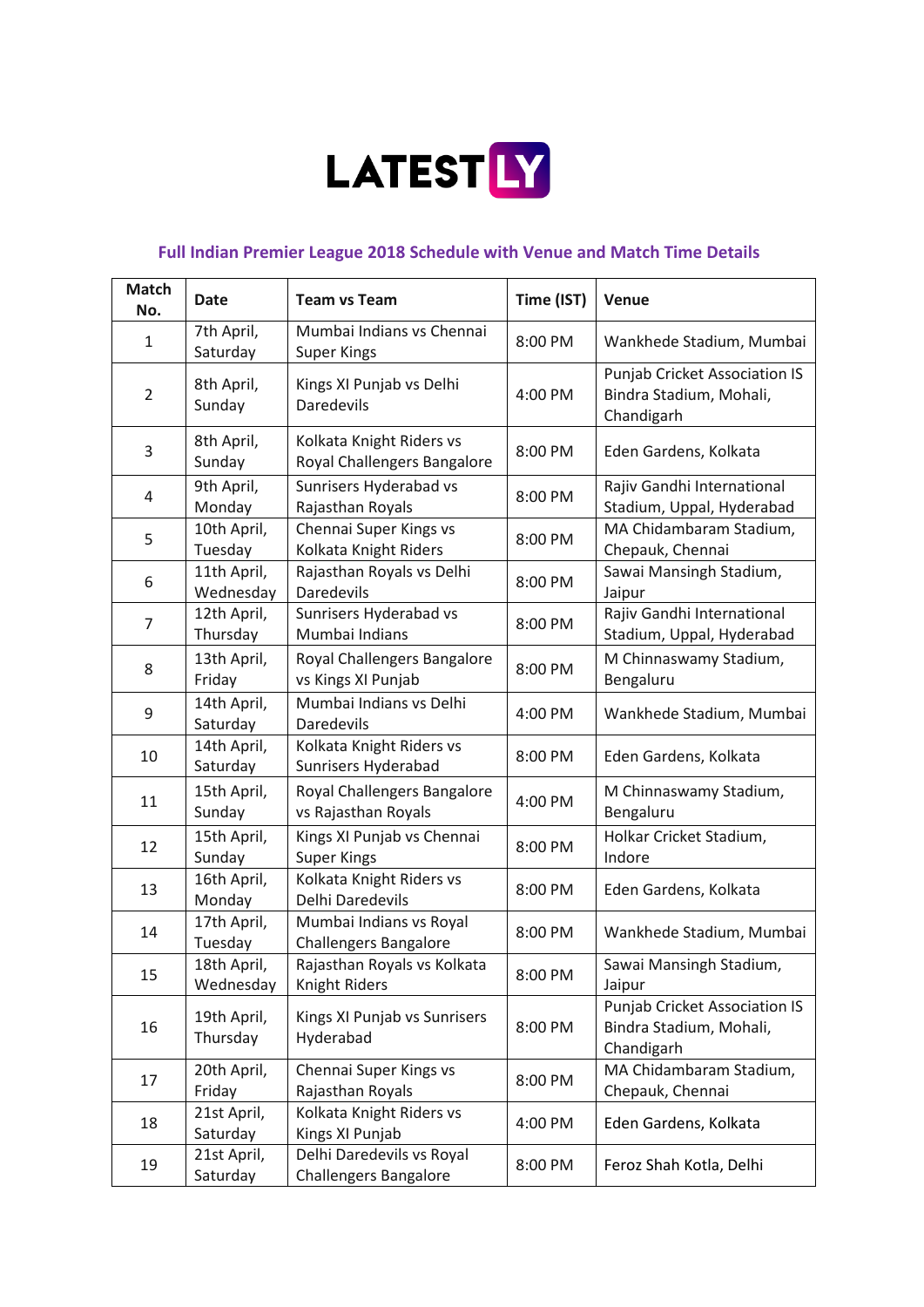| 20 | 22nd April,              | Sunrisers Hyderabad vs                                       | 4:00 PM | Rajiv Gandhi International                              |
|----|--------------------------|--------------------------------------------------------------|---------|---------------------------------------------------------|
|    | Sunday                   | Chennai Super Kings                                          |         | Stadium, Uppal, Hyderabad                               |
| 21 | 22nd April,<br>Sunday    | Rajasthan Royals vs Mumbai<br>Indians                        | 8:00 PM | Sawai Mansingh Stadium,<br>Jaipur                       |
| 22 | 23rd April,<br>Monday    | Delhi Daredevils vs Kings XI<br>Punjab                       | 8:00 PM | Feroz Shah Kotla, Delhi                                 |
| 23 | 24th April,<br>Tuesday   | Mumbai Indians vs Sunrisers<br>Hyderabad                     | 8:00 PM | Wankhede Stadium, Mumbai                                |
| 24 | 25th April,<br>Wednesday | Royal Challengers Bangalore<br>vs Chennai Super Kings        | 8:00 PM | M Chinnaswamy Stadium,<br>Bengaluru                     |
| 25 | 26th April,<br>Thursday  | Sunrisers Hyderabad vs Kings<br>XI Punjab                    | 8:00 PM | Rajiv Gandhi International<br>Stadium, Uppal, Hyderabad |
| 26 | 27th April,<br>Friday    | Delhi Daredevils vs Kolkata<br>Knight Riders                 | 8:00 PM | Feroz Shah Kotla, Delhi                                 |
| 27 | 28th April,<br>Saturday  | Chennai Super Kings vs<br>Mumbai Indians                     | 8:00 PM | MA Chidambaram Stadium,<br>Chepauk, Chennai             |
| 28 | 29th April,<br>Sunday    | Rajasthan Royals vs Sunrisers<br>Hyderabad                   | 4:00 PM | Sawai Mansingh Stadium,<br>Jaipur                       |
| 29 | 29th April,<br>Sunday    | Royal Challengers Bangalore<br>vs Kolkata Knight Riders      | 8:00 PM | M Chinnaswamy Stadium,<br>Bengaluru                     |
| 30 | 30th April,<br>Monday    | Chennai Super Kings vs Delhi<br>Daredevils                   | 8:00 PM | MA Chidambaram Stadium,<br>Chepauk, Chennai             |
| 31 | 1st May,<br>Tuesday      | Royal Challengers Bangalore<br>vs Mumbai Indians             | 8:00 PM | M Chinnaswamy Stadium,<br>Bengaluru                     |
| 32 | 2nd May,<br>Wednesday    | Delhi Daredevils vs Rajasthan<br>Royals                      | 8:00 PM | Feroz Shah Kotla, Delhi                                 |
| 33 | 3rd May,<br>Thursday     | Kolkata Knight Riders vs<br>Chennai Super Kings              | 8:00 PM | Eden Gardens, Kolkata                                   |
| 34 | 4th May,<br>Friday       | Kings XI Punjab vs Mumbai<br>Indians                         | 8:00 PM | Holkar Cricket Stadium,<br>Indore                       |
| 35 | 5th May,<br>Saturday     | Chennai Super Kings vs Royal<br><b>Challengers Bangalore</b> | 4:00 PM | MA Chidambaram Stadium,<br>Chepauk, Chennai             |
| 36 | 5th May,<br>Saturday     | Sunrisers Hyderabad vs Delhi<br>Daredevils                   | 8:00 PM | Rajiv Gandhi International<br>Stadium, Uppal, Hyderabad |
| 37 | 6th May,<br>Sunday       | Mumbai Indians vs Kolkata<br>Knight Riders                   | 4:00 PM | Wankhede Stadium, Mumbai                                |
| 38 | 6th May,<br>Sunday       | Kings XI Punjab vs Rajasthan<br>Royals                       | 8:00 PM | Holkar Cricket Stadium,<br>Indore                       |
| 39 | 7th May,<br>Monday       | Sunrisers Hyderabad vs<br>Royal Challengers Bangalore        | 8:00 PM | Rajiv Gandhi International<br>Stadium, Uppal, Hyderabad |
| 40 | 8th May,<br>Tuesday      | Rajasthan Royals vs Kings XI<br>Punjab                       | 8:00 PM | Sawai Mansingh Stadium,<br>Jaipur                       |
| 41 | 9th May,<br>Wednesday    | Kolkata Knight Riders vs<br>Mumbai Indians                   | 8:00 PM | Eden Gardens, Kolkata                                   |
| 42 | 10th May,<br>Thursday    | Delhi Daredevils vs Sunrisers<br>Hyderabad                   | 8:00 PM | Feroz Shah Kotla, Delhi                                 |
| 43 | 11th May,<br>Friday      | Rajasthan Royals vs Chennai<br><b>Super Kings</b>            | 8:00 PM | Sawai Mansingh Stadium,<br>Jaipur                       |
| 44 | 12th May,<br>Saturday    | Kings XI Punjab vs Kolkata<br>Knight Riders                  | 4:00 PM | Holkar Cricket Stadium,<br>Indore                       |